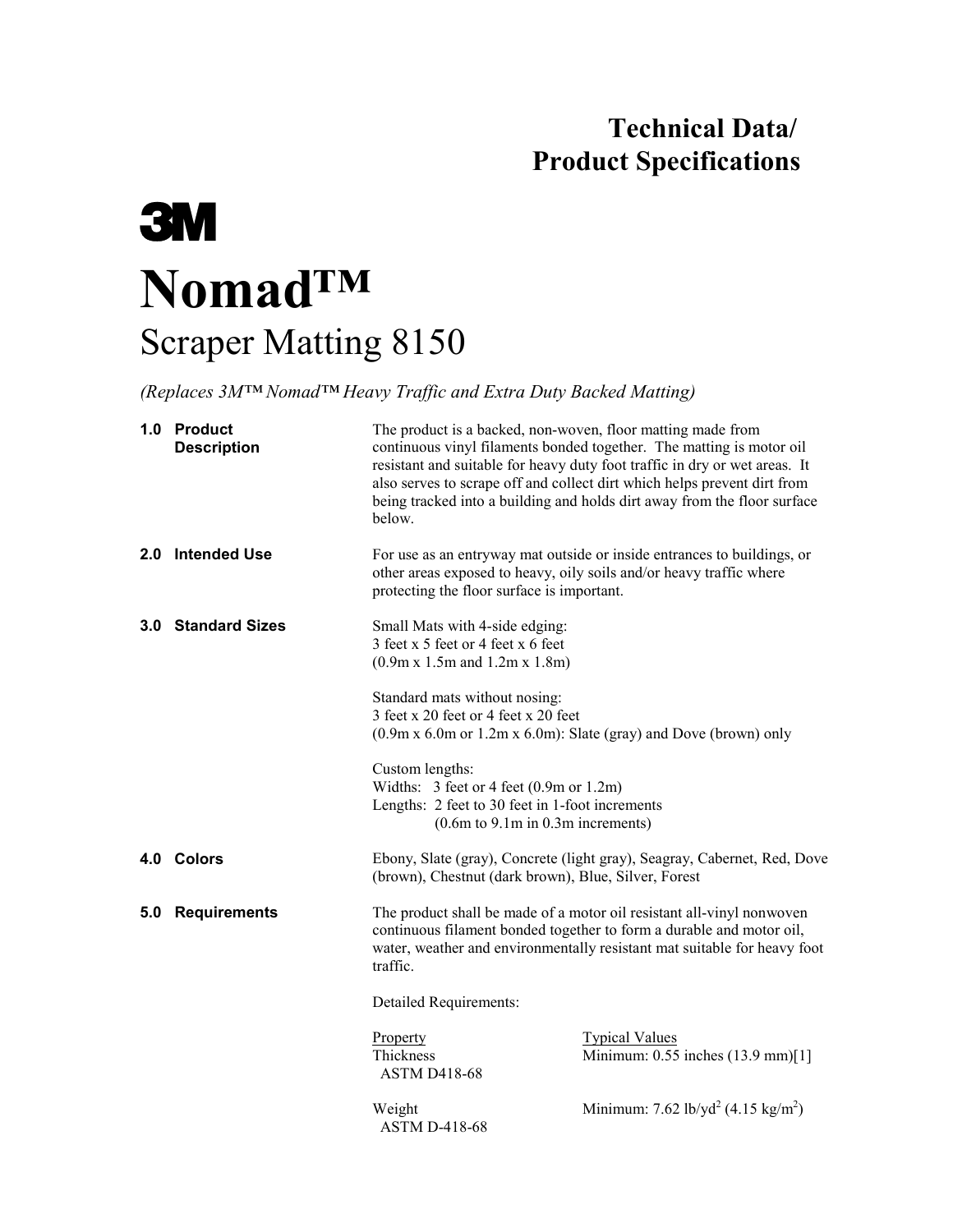| 5.0 | <b>Requirements</b><br>(continued) | Microbiological Properties<br><b>ASTM G-21-90</b>                                                                                               | Inhibiting to fungal growth                                         |                                        |
|-----|------------------------------------|-------------------------------------------------------------------------------------------------------------------------------------------------|---------------------------------------------------------------------|----------------------------------------|
|     |                                    | Flammability<br>DOC FF 1-70 (Pill Test)<br>ASTM E-648, NFPA-253 &<br>FTM Standard 372 Radiant<br>Panel Test [2]                                 | Passes<br>$>0.7$ watts/ cm <sup>2</sup> , NFPA Class 1              |                                        |
|     |                                    | <b>Smoke Density</b><br>ASTM-662-95                                                                                                             | $D_M = 404$                                                         |                                        |
|     |                                    | <b>Electrical Properties</b><br>Dielectric strength                                                                                             | 12.0 kilovolts                                                      |                                        |
|     |                                    | (ASTM D-149)<br>Volume Resistivity<br>$(ASTM D-257)$                                                                                            | $7.2 \times 10$ " ohms-cm                                           |                                        |
|     |                                    | <b>Electrostatic Propensity</b><br>AATCC-134, Neolite soles                                                                                     | <b>Step</b><br>$+0.50$ KV<br>Positive                               | <b>Scuff</b><br>$+1.38$ KV<br>Positive |
|     |                                    | <b>Extended Use Temperature</b>                                                                                                                 | $-10^{\circ}$ to $120^{\circ}$ F ( $-23^{\circ}$ to $49^{\circ}$ C) |                                        |
|     |                                    | Chemical Resistance: [3]                                                                                                                        |                                                                     |                                        |
|     |                                    | Water                                                                                                                                           | Excellent [4]                                                       |                                        |
|     |                                    | 10% Salt Water                                                                                                                                  | Excellent                                                           |                                        |
|     |                                    | Chlorinated Water                                                                                                                               | Excellent                                                           |                                        |
|     |                                    | Tri-Sodium Phosphate                                                                                                                            | Excellent                                                           |                                        |
|     |                                    | 5% Detergent Solution                                                                                                                           | Excellent                                                           |                                        |
|     |                                    | Peanut Oil                                                                                                                                      | Good                                                                |                                        |
|     |                                    | Cooking Oil                                                                                                                                     | Good                                                                |                                        |
|     |                                    | 24% Sulfuric Acid                                                                                                                               | Excellent                                                           |                                        |
|     |                                    | 10% Hydrochloric Acid                                                                                                                           | Excellent                                                           |                                        |
|     |                                    | Ethyl Alcohol                                                                                                                                   | Good                                                                |                                        |
|     |                                    | Sodium Hydroxide                                                                                                                                | Excellent                                                           |                                        |
|     |                                    | Hexane                                                                                                                                          | Good                                                                |                                        |
|     |                                    | Methylene Chloride (Paint<br>Remover)                                                                                                           | Poor                                                                |                                        |
|     |                                    | Mineral Spirits                                                                                                                                 | Good                                                                |                                        |
|     |                                    | Gasoline                                                                                                                                        | Good                                                                |                                        |
|     |                                    | Motor Oil                                                                                                                                       | Excellent                                                           |                                        |
|     |                                    | Diesel Fuel                                                                                                                                     | Good                                                                |                                        |
|     |                                    | Transmission Fluid                                                                                                                              | Excellent                                                           |                                        |
|     |                                    | 25% Acetic-Acid                                                                                                                                 | Good                                                                |                                        |
|     |                                    | <b>Brake Fluid</b>                                                                                                                              | Good                                                                |                                        |
|     |                                    | [1] Product may be compressed in package. Thickness is recovered loft.<br>[2] Recommended critical average radiant flux to be greater than 0.25 |                                                                     |                                        |

- for residential and commercial use, greater than 0.5 for institutional applications.
- [3] All tests 7 days  $@ 72°$  F, total product immersion.
- [4] Excellent No observed effect on product.
	- Good Product slightly stiffens or discolors. 3M™ Nomad™ Scraper Matting 8150 is good for intermittent contact.
	- Poor Product becomes unsuitable for use. 3M™ Nomad™ Scraper Matting 8150 should not be used where it will regularly contact these chemicals.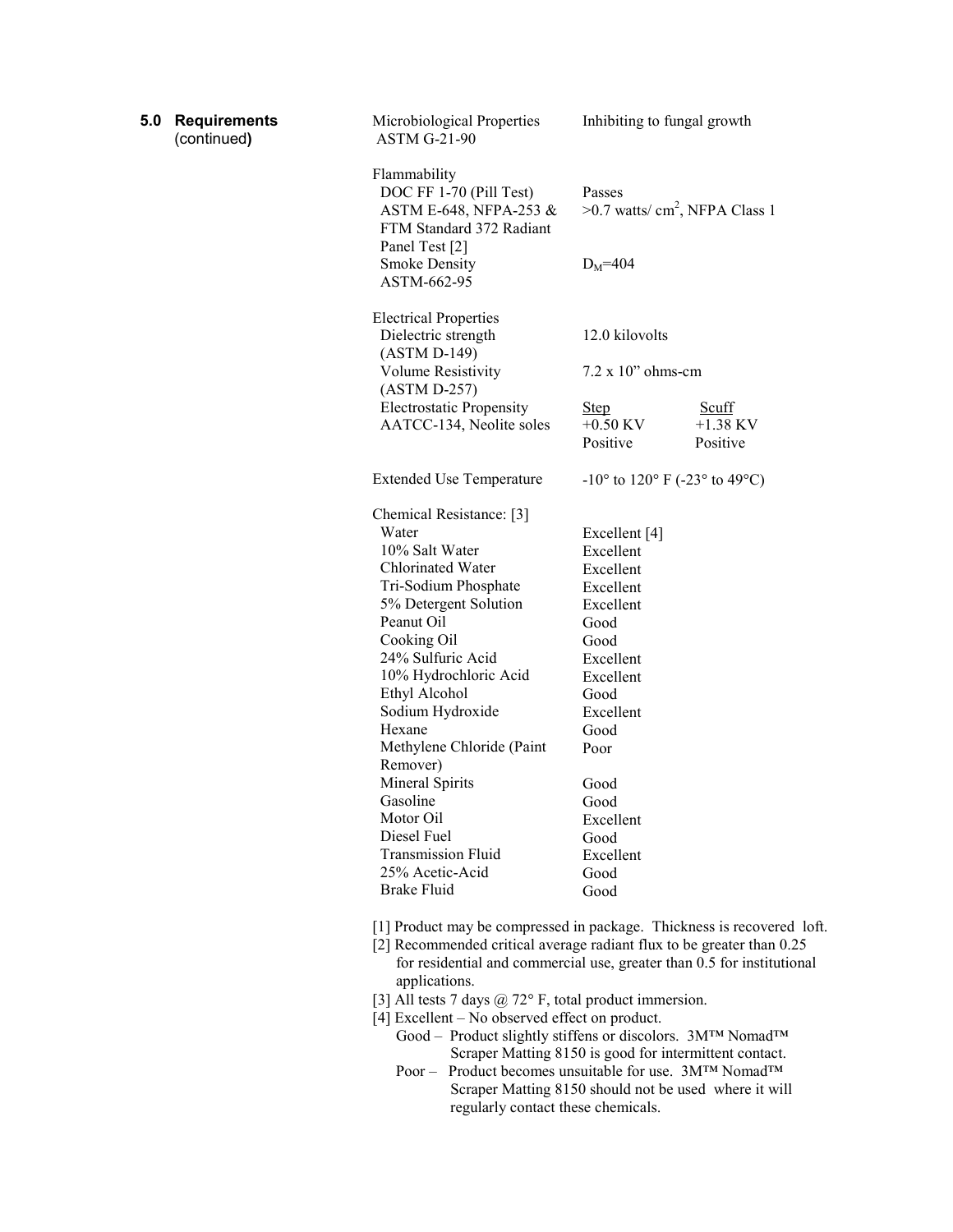| 6.0 | Packaging and<br><b>Marking</b>           | Packaging: Pre-Cut Mats – one per carton<br>$Rolls$ – one per carton                                                                                                                                                                                                                                                                                                                                                                                                                                                                                        |  |
|-----|-------------------------------------------|-------------------------------------------------------------------------------------------------------------------------------------------------------------------------------------------------------------------------------------------------------------------------------------------------------------------------------------------------------------------------------------------------------------------------------------------------------------------------------------------------------------------------------------------------------------|--|
|     |                                           | Marking: Each carton shall be marked with product name, size,<br>color, and manufacturer's trade name.                                                                                                                                                                                                                                                                                                                                                                                                                                                      |  |
| 7.0 | <b>Cleaning and</b><br><b>Maintenance</b> | <b>Routine Maintenance</b><br>For dry areas:<br>Shake dirt from mat and remove mat from service area.<br>$1_{-}$<br>$2_{\cdot}$<br>Sweep and remove dirt from service area.<br>If needed, flush both sides of mat with warm water to remove<br>3.<br>remaining dirt.<br>Allow mat to dry flat before placing it back into service.<br>4.<br>For wet areas:<br>Hose both sides of mat daily with warm water.<br>Periodic Maintenance<br>Severely soiled matting can be restored to a high level of appearance<br>with one of the following cleaning methods: |  |
|     |                                           | Scrub mat using a brush with a general purpose cleaner. (For heavy<br>grease buildup, use a water-based degreaser.) Flush mat with hot water<br>and allow to dry flat before placing it back into service.<br><b>OR</b>                                                                                                                                                                                                                                                                                                                                     |  |
|     |                                           | Clean mat using a high pressure washer with a low foaming general<br>purpose cleaner. Flush mat with hot water and allow to dry flat before<br>placing it back into service.                                                                                                                                                                                                                                                                                                                                                                                |  |
| 8.0 | <b>Installation, Seaming</b>              | <b>Custom Cutting</b>                                                                                                                                                                                                                                                                                                                                                                                                                                                                                                                                       |  |
|     | and Edging                                | 3M™ Nomad™ Scraper Matting 8150 can be easily custom cut without<br>edges fraying. Length and width dimensions may change during use.<br>Wall-to-wall installations are not recommended.                                                                                                                                                                                                                                                                                                                                                                    |  |
|     |                                           | Tools needed:<br>Utility knife<br>Straight edge, 3-4 feet (1.1.3m) long                                                                                                                                                                                                                                                                                                                                                                                                                                                                                     |  |
|     |                                           | If matting is to be cut to close specifications, be certain it is relaxed<br>$\bullet$<br>and not stretched. Unroll matting and allow to lie undisturbed for 24<br>hours at room temperature.                                                                                                                                                                                                                                                                                                                                                               |  |
|     |                                           |                                                                                                                                                                                                                                                                                                                                                                                                                                                                                                                                                             |  |

- Use a utility knife and straight edge for cutting. Do not use scissors.
- If it is necessary to move matting after cutting, roll it loosely to avoid stretching.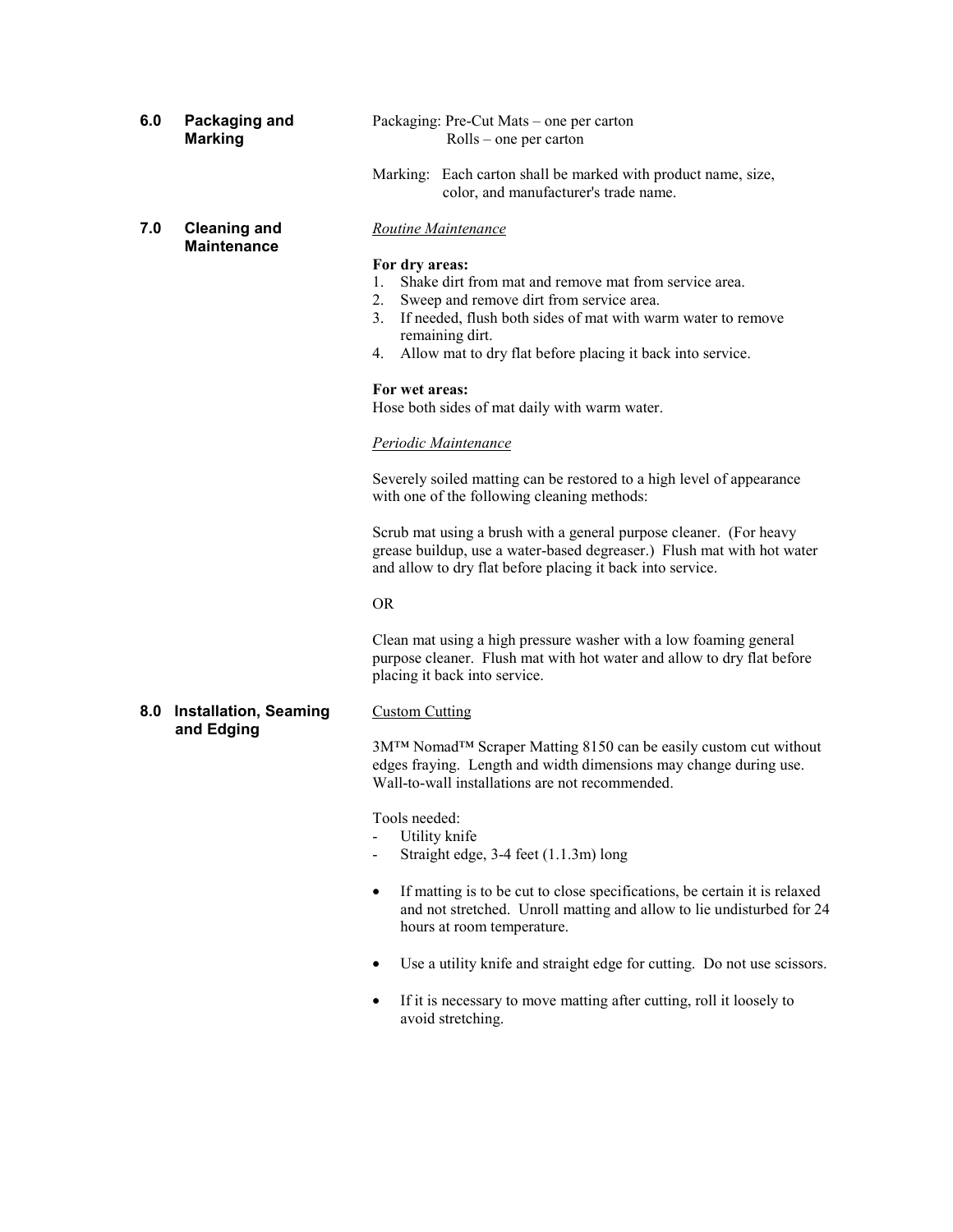#### **8.0 Installation, Seaming and Edging** (continued)

Recessed Well Installation:

- 1. Place mat into recessed well with edge of mat firmly against one end.
- 2. Unroll mat slowly until it covers the area with excess matting resting outside of well.
- 3. Let mat relax undisturbed in place for a minimum of two hours (preferably overnight). **NOTE**: Mat temperature must be between 50ºF (10ºC) and 90ºF (32ºF) when installed.
- 4. If necessary, cut mat to width using a straight edge and utility knife (see Custom Cutting).
- 5. Cut mat length, adding  $\frac{1}{4}$  inch for each foot of recessed well length (2 cm added per meter). **EXAMPLE**: If recessed well is 6 feet (2 meters) long, mat should be 6 feet  $1\frac{1}{2}$  inches (2.04 meters) long.
- 6. Tuck oversized end of matting into recessed well and work material into place with hands or feet.

#### Seaming:

3M™ Nomad™ Scraper Matting 8150 can be seamed together to make mats wider or longer than standard sizes.

Materials needed:

- 3M™ Matting Seaming Tape (kit or roll)
- 3M™ Matting Adhesive (one 3-ounce tube of adhesive will seam 15 linear feet [4.5 meters] of matting)
- $\bullet$  Before seaming, be certain that matting is relaxed and not stretched. Unroll matting and allow to lie undisturbed for 24 hours at room temperature. Avoid stretching or pulling on mat when seaming.
- Use pieces from the same roll to assure that color, shade and texture are the same.
- -Maximum recommended mat size is 80 sq. ft. (7.2 sq. meters).

You may want to use smaller mats for ease of handling and maintenance.

- 1. Place pieces of matting to be seamed side by side on a clean surface.
- 2. Unroll 3M™ Matting Seaming Tape between the two pieces of matting to be joined. Cut tape to length.
- 3. Position the pieces of matting on the seaming tape so that each piece's edge covers half the width of the tape. Be sure the pieces of matting touch at the tape center but do not overlap or buckle.
- 4. Fold back the edge of one piece of the matting along the full length of the seam.
- 5. When applying adhesive work rapidly. Adhesive may cause wrinkling of the seaming tape if the matting is not joined within 5 minutes of applying the adhesive. Apply adhesive in a continuous "zig-zag" pattern staying 1/4" (6 mm) from the outside edge of the exposed half of the seaming tape.
- 6. Return the folded edge of the matting to its original position and apply moderate pressure to bond the adhesive.
- 7. Fold back the second piece of matting along the full seam length.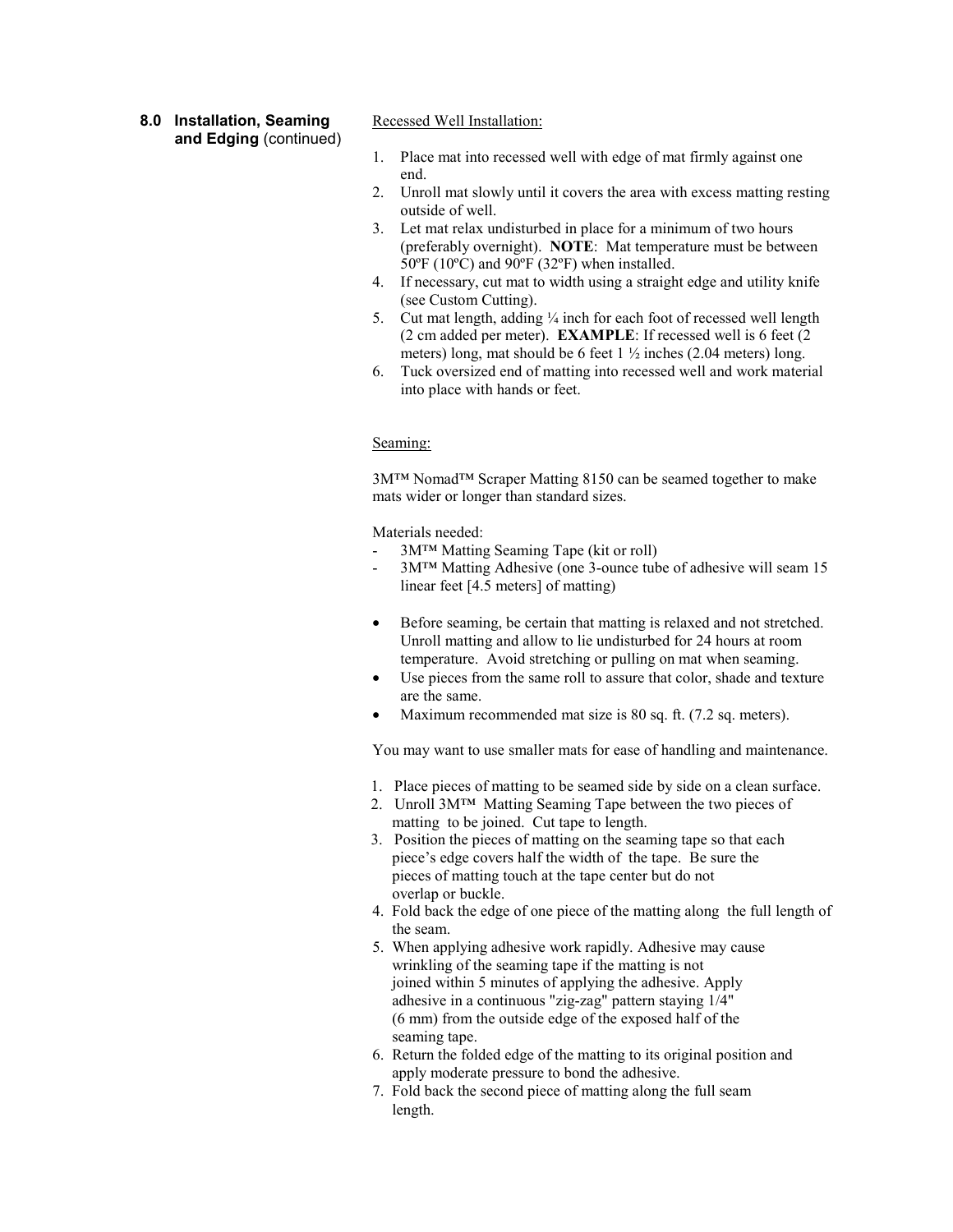**8.0 Installation, Seaming and Edging** (continued**)**

- 8. Apply two additional beads of adhesive, the first along joint of seaming tape and the first piece of matting, and the second in a wavy pattern  $\frac{1}{4}$  inch (6mm) from the outside edge of the exposed half of the seaming tape.
- 9. Return the folded back edge of the matting back to its original position and press firmly. At the same time, gently push both pieces of matting together to eliminate any gaps.
- 10. Place a weight, such as a board, along the full length of the seam to maintain pressure on the bond. Allow to dry undisturbed for at least eight hours before placing it into service.

#### Applying Matting Edging:

Edging can be easily applied to 3M™ Nomad™ Scraper Matting 8150 to form a tapered edge.

Tools and Materials Needed:

- Utility knife
- Straight edge, 3-4 feet long (1-1.3 meters)
- 3M™ Matting Edging Medium Profile
- 3M™ Matting Adhesive (one 3-ounce tube of adhesive will apply approximately 15 linear feet of edging.)
- $\bullet$  Before applying edging ensure that matting and edging are relaxed and not stretched. Unroll matting and edging and allow to lie undisturbed for 24 hours at room temperature. Do not stretch or pull on matting when applying edging.
- $\bullet$  Apply edging to opposite side of matting where most people will walk. Recommended maximum edge length is 12 feet (4 meters).
- 1. Arrange mat on floor so that sides to be edged are straight. Trim edges with a utility knife (not scissors) and a straight edge if necessary (see Custom Cutting).
- 2. Cut a piece of edging the same length as the edge of mat.
- 3. Place edging flat on the floor, grooved side up.
- 4. Apply two beads of adhesive liberally to the top of edging.
- 5. Place edge of mat on top of edging groove containing adhesive. Gently work mat snuggly into the corner of edging groove to ensure a good fit.
- 6. Place a weight, such as a board, along the full length of edging to maintain pressure on the bond. Allow to dry undisturbed for at least 8 hours before placing it into service.

| 9.0 | <b>Weight and Cube</b> | Approximate                   |                          |                            |
|-----|------------------------|-------------------------------|--------------------------|----------------------------|
|     | per Case               | Size                          | Weight                   | Cube                       |
|     |                        |                               |                          |                            |
|     |                        | $3$ ft. x 5 ft. (0.9m x 1.5m) | 16 lb. $(7kg)$           | 1.297 cu. ft. $(0.037m^3)$ |
|     |                        | 4 ft. x 6 ft. $(1.2m x 1.8m)$ | $23$ lb. $(10\text{kg})$ | 2.276 cu. ft. $(0.064m^3)$ |